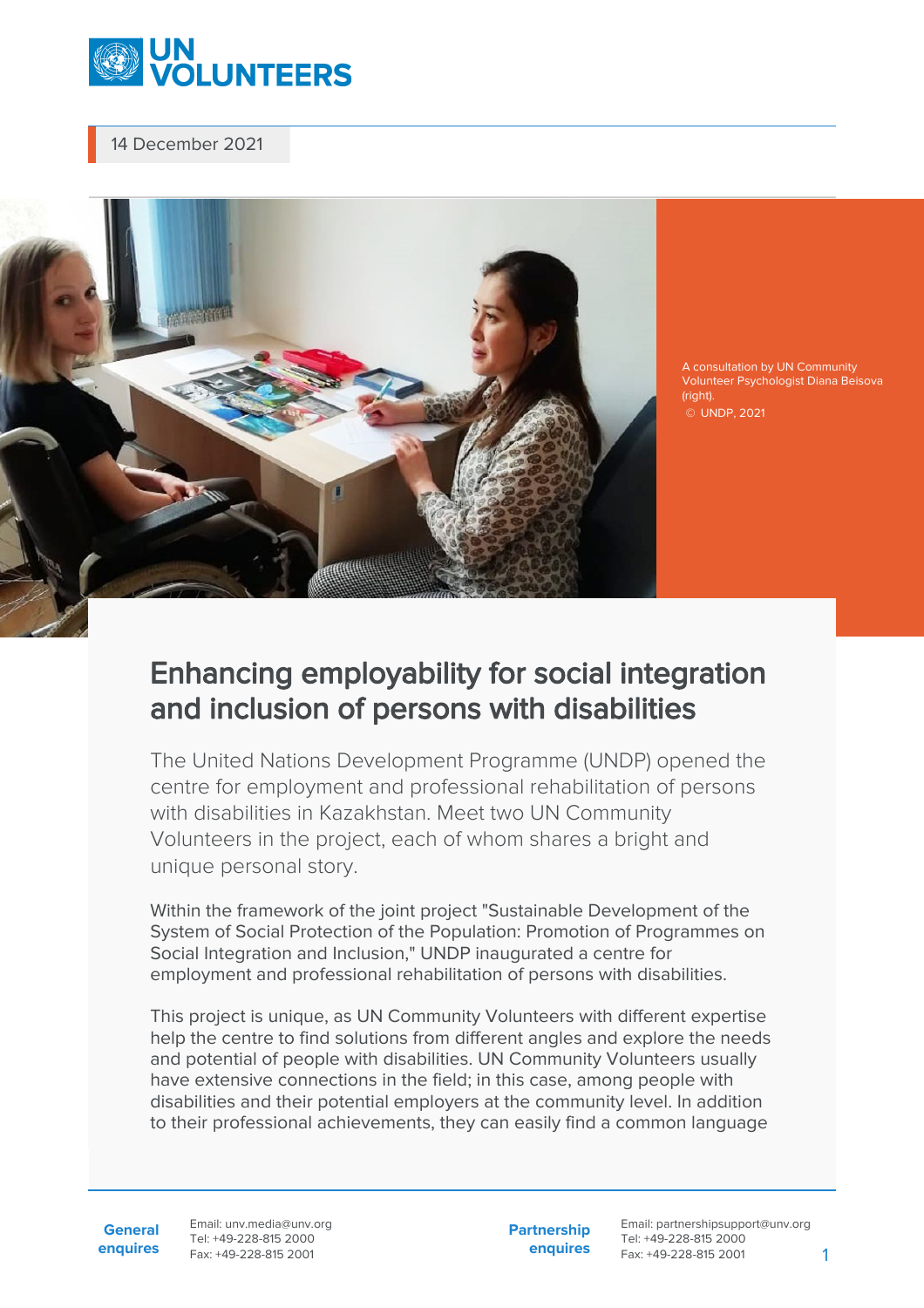

with everyone and act as part of the given environment. They are always ready to flag issues of the community.

With the support of UN Community Volunteers, the team provides individual plans for project beneficiaries' further rehabilitation, training and employment.



Ainash Imangaliyeva, UN Community Volunteer Legal Advocate, engages with persons with disabilities and their employers. She advocates subsidizing the workplace, quoting the participation of people with disabilities in projects and tax benefits for the employer. She also actively works on documentation.

On the first page of her notebook, she wrote, 'human rights mean freedom and equality for all before the law'. For her, working in the centre enables her to fulfil her motivation to achieve socially significant advances.

**General enquires** Email: unv.media@unv.org Tel: +49-228-815 2000 Fax: +49-228-815 2001

**Partnership enquires**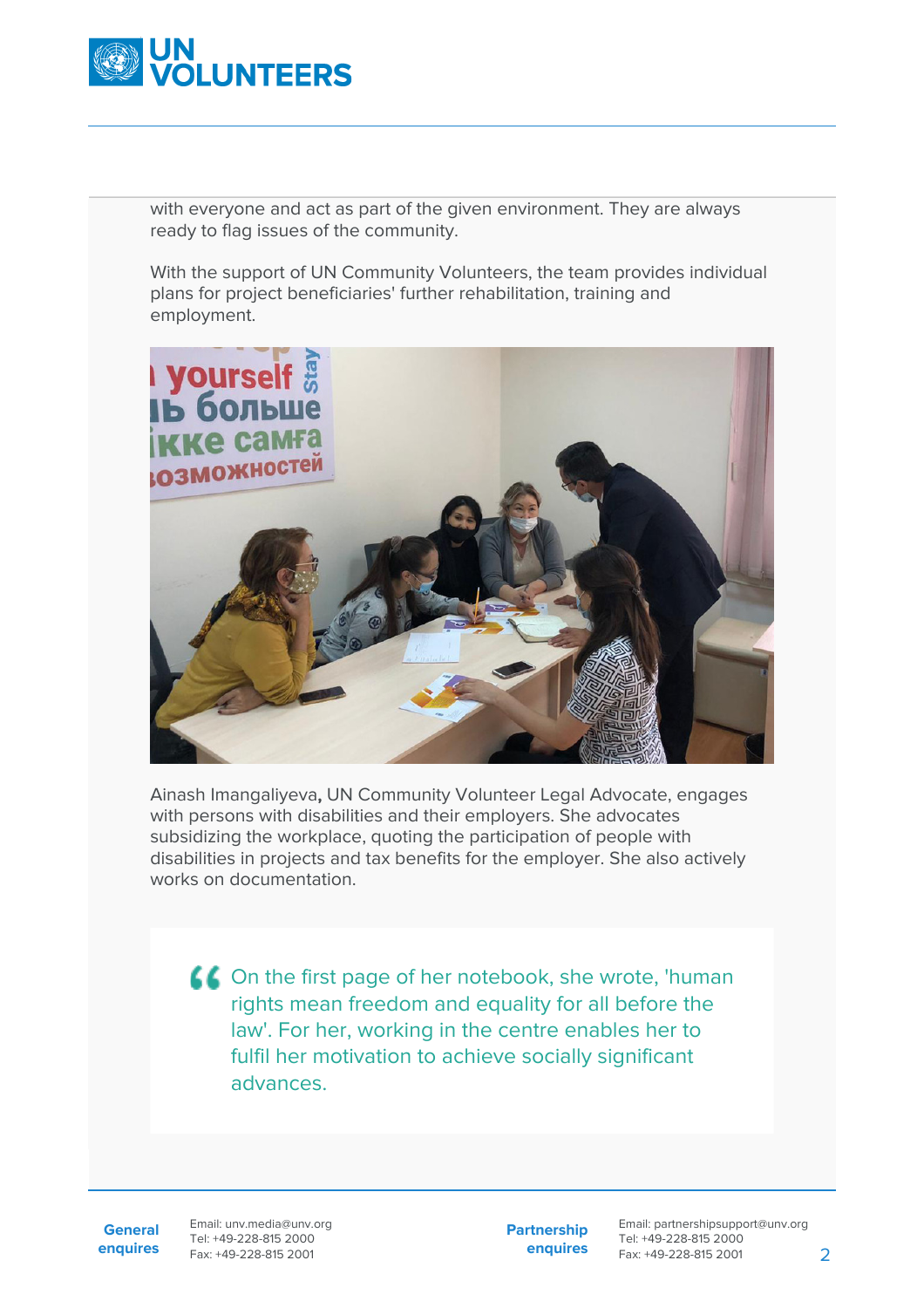

Each client of the center has a special path to get employed. This includes initial acquaintance, work with psychologists, career guidance sessions, selection of a potential job, employment and the following support – all provided by UN Community Volunteers.



Speaking of the work with clients, it is important to highlight the high professionalism and dedication of UN Community Volunteer Counsellor Diana Beisova.

Having been working in the field for many years, she conducts interviews and sessions for the center's clients and their families, as well as individual consultations and art therapy sessions. In addition, during the quarantine period, Diana has conducted training for peer volunteers.

The centre focuses on working with people with the most serious disabilities. In fact, many applicants did not have the opportunity to find stable jobs, as they could not apply due to medical and social limitations in their past. Through a comprehensive approach providing comfortable consultations and conversations, and avoiding the medical and diagnostic narrative, UN Volunteers are trying to support clients in accessing opportunities.

All the UN Community Volunteers working with the centre's clients have strong motivations to work on promoting the rights of people with

Email: unv.media@unv.org Tel: +49-228-815 2000 Fax: +49-228-815 2001

**Partnership enquires**